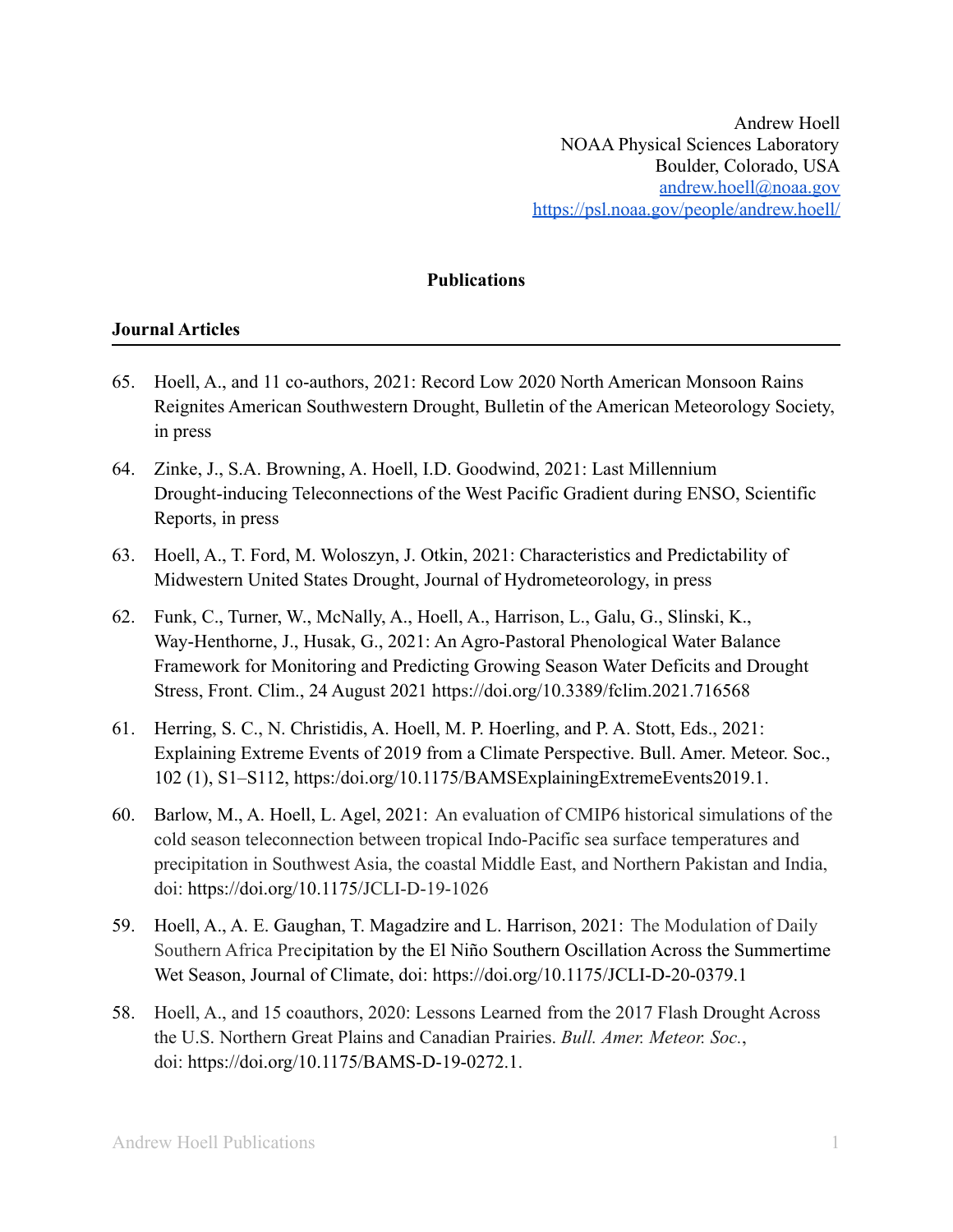- 57. Wahl, E. R., A. Hoell, E. Zorita, E. Gille, and H. F. Diaz, 2020: A 450-year Perspective on California Precipitation "Flips". *J. Climate*, doi: https://doi.org/10.1175/JCLI-D-19-0828.1.
- 56. Hoell, A., Eischeid, J., Barlow, M., McNally, A., 2020: Characteristics, precursors, and potential predictability of Amu Darya Drought in an Earth system model large ensemble. *Clim Dyn,* 55, 2185–2206. https://doi.org/10.1007/s00382-020-05381-5
- 55. Zhang, T., M. P. Hoerling, A. Hoell, J. Perlwitz, and J. Eischeid, 2020: Confirmation for and Predictability of Distinct U.S. Impacts of El Niño Flavors. *J. Climate*, 33, 5971–5991, https://doi.org/10.1175/JCLI-D-19-0802.1.
- 54. Murray, D., A. Hoell and 11 Coauthors, 2020: Facility for Weather and Climate Assessments (FACTS): A Community Resource for Assessing Weather and Climate Variability. *Bull. Amer. Meteor. Soc.*, 101, E1214–E1224, https://doi.org/10.1175/BAMS-D-19-0224.1.
- 53. Pendergrass, A.G., G.A. Meehl, R. Pulwarty, M. Hobbins, A. Hoell and 17 Coauthors, 2020: Flash droughts present a new challenge for subseasonal-to-seasonal prediction. *Nat. Clim. Chang.* 10, 191–199. https://doi.org/10.1038/s41558-020-0709-0.
- 52. Herring, S.C., N. Christidis, A. Hoell, M.P. Hoerling, and P.A. Stott, 2020: Explaining Extreme Events of 2018 from a Climate Perspective. *Bull. Amer. Meteor. Soc.,* 101, S1–S134, https://doi.org/10.1175/BAMS-ExplainingExtremeEvents2018.1.
- 51. Hoell, A., Eischeid, J. On the interpretation of seasonal Southern Africa precipitation prediction skill estimates during Austral summer. *Clim Dyn* 53, 6769–6783 (2019). https://doi.org/10.1007/s00382-019-04960-5.
- 50. Zhang, T., Hoell, A., Perlwitz, J., Eischeid, J., Murray, D., Hoerling, M., & Hamill, T. M. (2019). Towards probabilistic multivariate ENSO monitoring. *Geophysical Research Letters*, 46, 10532– 10540. https://doi.org/10.1029/2019GL083946.
- 49. Hoell, A., J. Perlwitz, C. Dewes, K. Wolter, I. Rangwala, X.-W. Quan, and J. Eischeid, 2019: Anthropogenic Contributions to the Intensity of the 2017 United States Northern Great Plains Drought. Bulletin of the American Meteorological Society, 100, S19-S24.
- 48. Funk, C., and Coauthors, 2019: Recognizing the Famine Early Warning Systems Network: Over 30 Years of Drought Early Warning Science Advances and Partnerships Promoting Global Food Security. Bulletin of the American Meteorological Society, 100, 1011-1027.
- 47. Agel, L., M. Barlow, F. Colby, H. Binder, J. L. Catto, A. Hoell, and J. Cohen, 2019: Dynamical analysis of extreme precipitation in the US northeast based on large-scale meteorological patterns. Clim Dyn, 52, 1739-1760.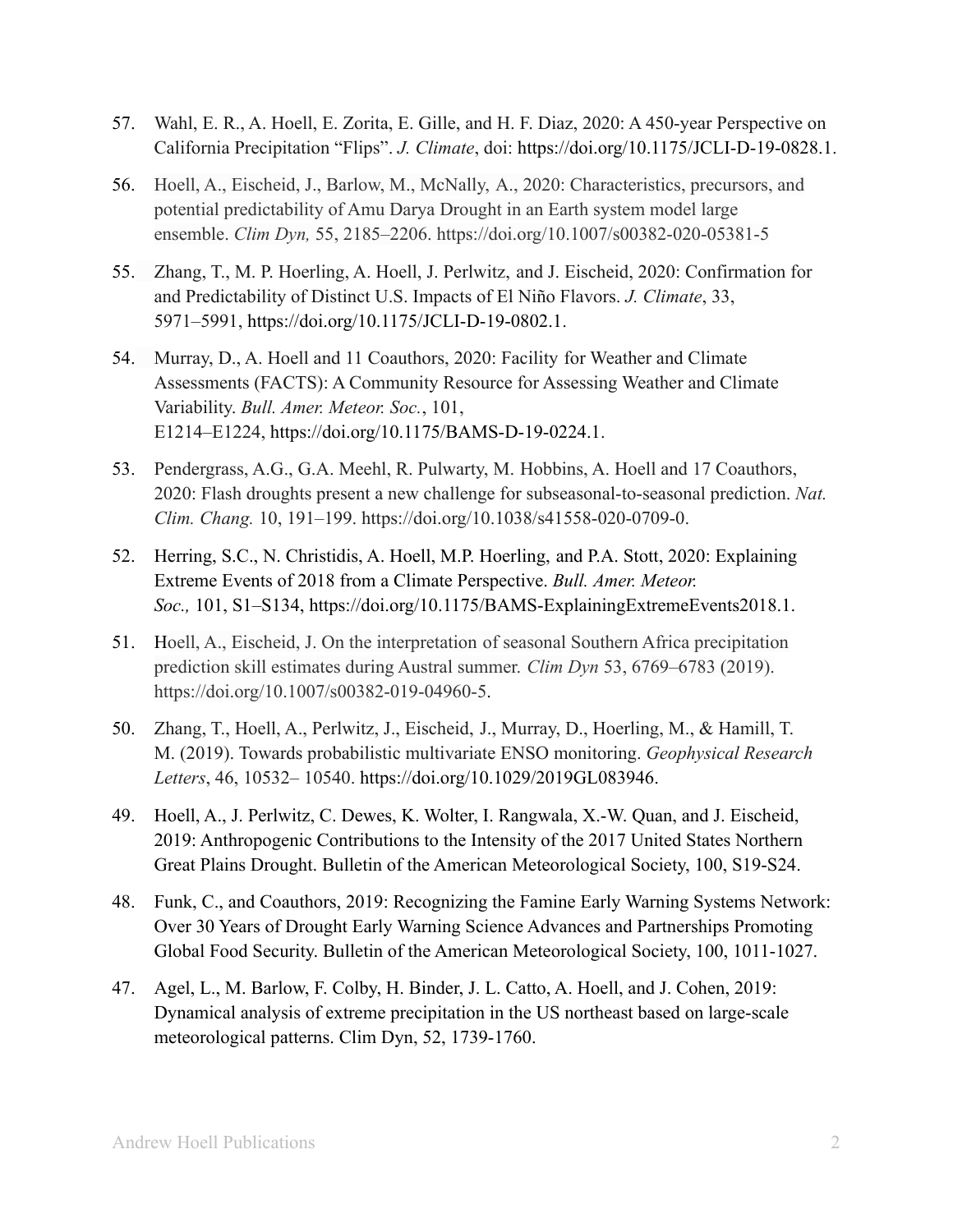- 46. Herring, S.C., N. Christidis, A. Hoell, M.P. Hoerling, and P.A. Stott, 2019: Explaining Extreme Events of 2017 from a Climate Perspective. Bull. Amer. Meteor. Soc., 100, S1–S117, https://doi.org/10.1175/BAMS-ExplainingExtremeEvents2017.1 .
- 45. Hoell, A., F. Cannon, and M. Barlow, 2018: Middle East and Southwest Asia Daily Precipitation Characteristics Associated with the Madden–Julian Oscillation during Boreal Winter. J. Climate , 31, 8843-8860.
- 44. Hoell, A., M. Barlow, T. Xu, and T. Zhang, 2018: Cold Season Southwest Asia Precipitation Sensitivity to El Niño–Southern Oscillation Events. J. Climate, 31, 4463-4482.
- 43. Stott, P. A., N. Christidis, S. C. Herring, A. Hoell, J. P. Kossin, and C. J. Schreck, 2018: Future Challenges in Event Attribution Methodologies. Bulletin of the American Meteorological Society, 99, S155-S157.
- 42. Funk, C., and Coauthors, 2018: Examining the Potential Contributions of Extreme "Western V" Sea Surface Temperatures to the 2017 March–June East African Drought. Bulletin of the American Meteorological Society, 100, S55-S60.
- 41. Quan, X.-W., and Coauthors, 2018: Extreme California Rains During Winter 2015/16: A Change in El Niño Teleconnection? Bulletin of the American Meteorological Society, 99, S49-S53.
- 40. Herring, S. C., N. Christidis, A. Hoell, J. P. Kossin, C. J. Schreck, and P. A. Stott, 2018: Explaining Extreme Events of 2016 from a Climate Perspective. Bulletin of the American Meteorological Society, 99, S1-S157.
- 39. Hoell, A., and L. Cheng, 2018: Austral summer Southern Africa precipitation extremes forced by the El Niño-Southern oscillation and the subtropical Indian Ocean dipole. Clim Dyn, 50, 3219-3236.
- 38. Morrill, C., D. P. Lowry, and A. Hoell, 2018: Thermodynamic and Dynamic Causes of Pluvial Conditions During the Last Glacial Maximum in Western North America. Geophysical Research Letters, 45, 335-345.
- 37. Herring, S.C., N. Christidis, A. Hoell, J.P. Kossin, C.J. Schreck, and P.A. Stott, 2018: Explaining Extreme Events of 2016 from a Climate Perspective. Bull. Amer. Meteor. Soc., 99, S1–S157, https://doi.org/10.1175/BAMS-ExplainingExtremeEvents2016.1.
- 36. Zhang, T., and Coauthors, 2017: Predictability and Prediction of Southern California Rains during Strong El Niño Events: A Focus on the Failed 2016 Winter Rains. Journal of Climate, 31, 555-574.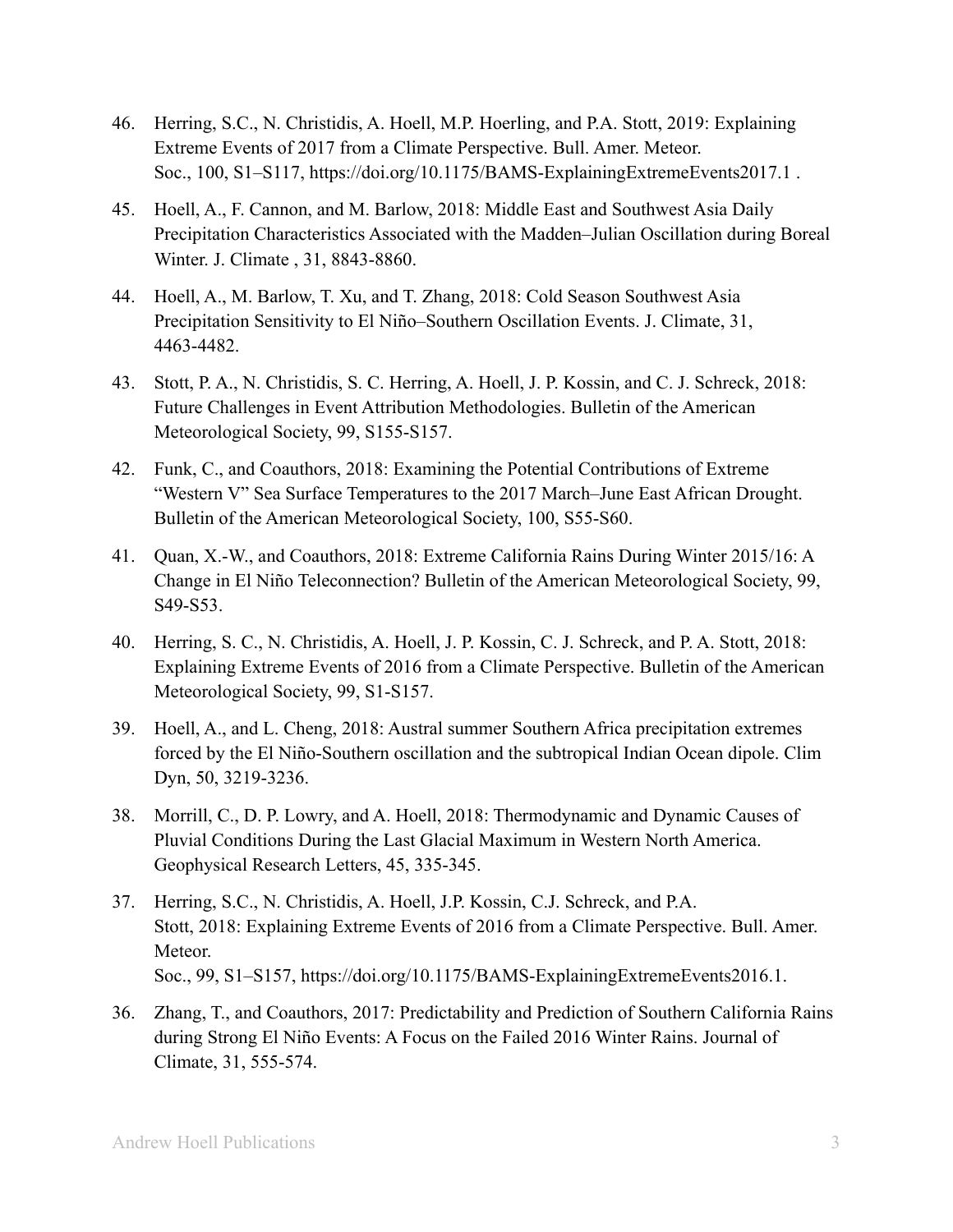- 35. Liebmann, B., and Coauthors, 2017: Climatology and Interannual Variability of Boreal Spring Wet Season Precipitation in the Eastern Horn of Africa and Implications for Its Recent Decline. Journal of Climate, 30, 3867-3886.
- 34. Hoell, A., M. Barlow, F. Cannon, and T. Xu, 2017: Oceanic Origins of Historical Southwest Asia Precipitation During the Boreal Cold Season. Journal of Climate, 30, 2885-2903.
- 33. Sossa, A., B. Liebmann, I. Bladé, D. Allured, H. H. Hendon, P. Peterson, and A. Hoell, 2017: Statistical Connection between the Madden–Julian Oscillation and Large Daily Precipitation Events in West Africa. Journal of Climate, 30, 1999-2010.
- 32. Dole, R. M., and Coauthors, 2017: Advancing Science and Services during the 2015/16 El Niño: The NOAA El Niño Rapid Response Field Campaign. Bulletin of the American Meteorological Society, 99, 975-1001.
- 31. Hoell, A., C. Funk, J. Zinke, and L. Harrison, 2017: Modulation of the Southern Africa precipitation response to the El Niño Southern Oscillation by the subtropical Indian Ocean Dipole. Clim Dyn, 48, 2529-2540.
- 30. Cannon, F., L. M. V. Carvalho, C. Jones, A. Hoell, J. Norris, G. N. Kiladis, and A. A. Tahir, 2017: The influence of tropical forcing on extreme winter precipitation in the western Himalaya. Clim Dyn, 48, 1213-1232.
- 29. Hoell, A., A. E. Gaughan, S. Shukla, and T. Magadzire, 2017: The Hydrologic Effects of Synchronous El Niño–Southern Oscillation and Subtropical Indian Ocean Dipole Events over Southern Africa. Journal of Hydrometeorology, 18, 2407-2424.
- 28. Herring, S.C., A. Hoell, M.P. Hoerling, J.P. Kossin, C.J. Schreck, and P.A. Stott, 2016: Explaining Extreme Events of 2015 from a Climate Perspective. Bull. Amer. Meteor. Soc., 97, S1–S145, https://doi.org/10.1175/BAMS-ExplainingExtremeEvents2015.1 .
- 27. Hoell, A., M. Hoerling, J. Eischeid, X.-W. Quan, and B. Liebmann, 2016: Reconciling Theories for Human and Natural Attribution of Recent East Africa Drying. Journal of Climate, 30, 1939-1957.
- 26. Funk, C., and Coauthors, 2016: Assessing the Contributions of Local and East Pacific Warming to the 2015 Droughts in Ethiopia and Southern Africa. Bulletin of the American Meteorological Society, 97, S75-S80.
- 25. Shukla, S., J. Roberts, A. Hoell, C. C. Funk, F. Robertson, and B. Kirtman, 2016: Assessing North American multimodel ensemble (NMME) seasonal forecast skill to assist in the early warning of anomalous hydrometeorological events over East Africa. Clim Dyn.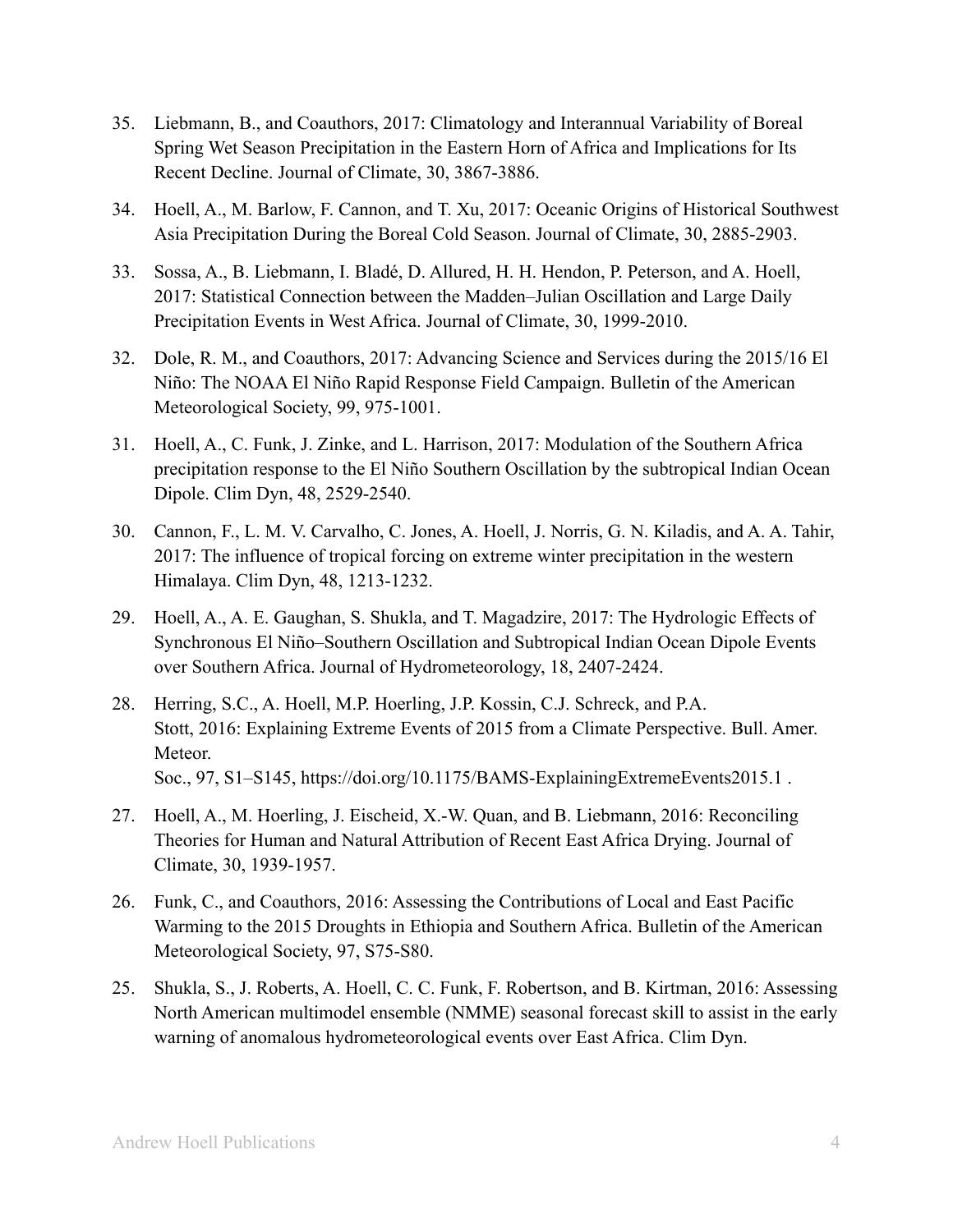- 24. Hoell, A., and Coauthors, 2016: Does El Niño intensity matter for California precipitation? Geophysical Research Letters, 43, 819-825.
- 23. Gaughan, A. E., C. G. Staub, A. Hoell, A. Weaver, and P. R. Waylen, 2016: Inter- and Intra-annual precipitation variability and associated relationships to ENSO and the IOD in southern Africa. International Journal of Climatology, 36, 1643-1656.
- 22. Barlow, M., B. Zaitchik, S. Paz, E. Black, J. Evans, and A. Hoell, 2015: A Review of Drought in the Middle East and Southwest Asia. Journal of Climate, 29, 8547-8574.
- 21. Hoell, A., S. Shukla, M. Barlow, F. Cannon, C. Kelley, and C. Funk, 2015: The Forcing of Monthly Precipitation Variability over Southwest Asia during the Boreal Cold Season. Journal of Climate, 28, 7038-7056.
- 20. Funk, C. C., and A. Hoell, 2015: The Leading Mode of Observed and CMIP5 ENSO-Residual Sea Surface Temperatures and Associated Changes in Indo-Pacific Climate. Journal of Climate, 28, 4309-4329.
- 19. Funk, C., S. Shukla, A. Hoell, and B. Livneh, 2015: Assessing the Contributions of East African and West Pacific Warming to the 2014 Boreal Spring East African Drought. Bulletin of the American Meteorological Society, 96, S77-S82.
- 18. Barlow, M., and A. Hoell, 2015: Drought in the Middle East and Central–Southwest Asia During Winter 2013/14. Bulletin of the American Meteorological Society, 96, S71-S76.
- 17. Hoell, A., C. Funk, T. Magadzire, J. Zinke, and G. Husak, 2015: El Niño–Southern Oscillation diversity and Southern Africa teleconnections during Austral Summer. Clim Dyn, 45, 1583-1599.
- 16. Funk, C., and Coauthors, 2015: The climate hazards infrared precipitation with stations—a new environmental record for monitoring extremes. Scientific Data, 2, 150066.
- 15. Zinke, J., and Coauthors, 2015: Coral record of southeast Indian Ocean marine heatwaves with intensified Western Pacific temperature gradient. Nature Communications, 6, 8562.
- 14. Hoell, A., C. Funk, and M. Barlow, 2014: The Forcing of Southwestern Asia Teleconnections by Low-Frequency Sea Surface Temperature Variability during Boreal Winter. Journal of Climate, 28, 1511-1526.
- 13. Hoell, A., C. Funk, and M. Barlow, 2014: La Niña diversity and Northwest Indian Ocean Rim teleconnections. Clim Dyn, 43, 2707-2724.
- 12. Hoell, A., and C. Funk, 2014: Indo-Pacific sea surface temperature influences on failed consecutive rainy seasons over eastern Africa. Clim Dyn, 43, 1645-1660.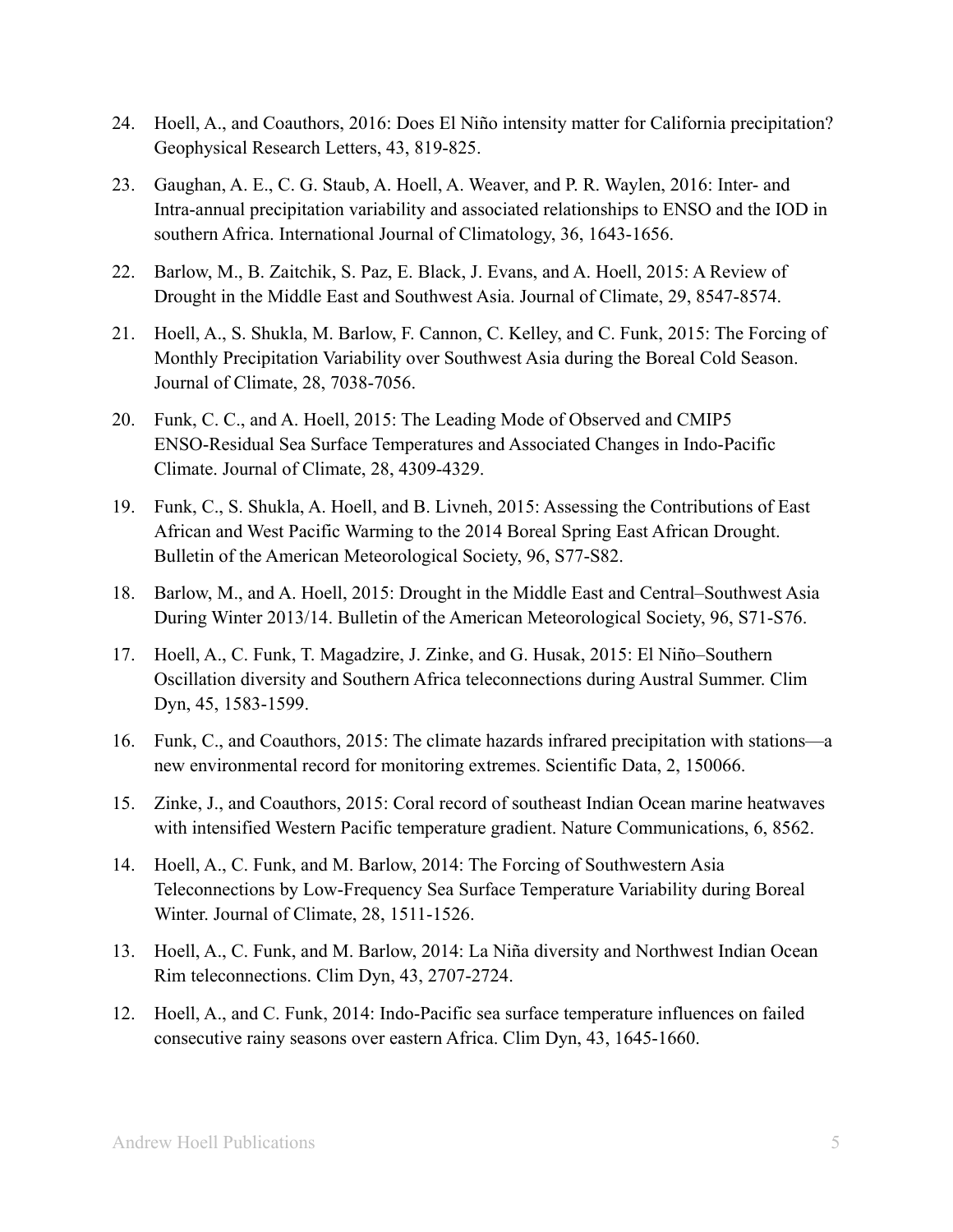- 11. Hoell, A., C. Funk, and M. Barlow, 2014: The regional forcing of Northern hemisphere drought during recent warm tropical west Pacific Ocean La Niña events. Clim Dyn, 42, 3289-3311.
- 10. Hoell, A., M. Barlow, M. C. Wheeler, and C. Funk, 2014: Disruptions of El Niño–Southern Oscillation Teleconnections by the Madden–Julian Oscillation. Geophysical Research Letters, 41, 998-1004.
- 9. Shukla, S., C. Funk, and A. Hoell, 2014: Using constructed analogs to improve the skill of National Multi-Model Ensemble March–April–May precipitation forecasts in equatorial East Africa. Environmental Research Letters, 9, 094009.
- 8. Funk, C., and Coauthors, 2014: Predicting East African spring droughts using Pacific and Indian Ocean sea surface temperature indices. Hydrol. Earth Syst. Sci., 18, 4965-4978.
- 7. Hoell, A., and C. Funk, 2013: The ENSO-Related West Pacific Sea Surface Temperature Gradient. Journal of Climate, 26, 9545-9562.
- 6. Hoell, A., M. Barlow, and R. Saini, 2013: Intraseasonal and Seasonal-to-Interannual Indian Ocean Convection and Hemispheric Teleconnections. Journal of Climate, 26, 8850-8867.
- 5. Saini, R., M. Barlow, and A. Hoell, 2013: Is the North American monsoon self-limiting? Geophysical Research Letters, 40, 4442-4447.
- 4. Hoell, A., M. Barlow, and R. Saini, 2012: The Leading Pattern of Intraseasonal and Interannual Indian Ocean Precipitation Variability and Its Relationship with Asian Circulation during the Boreal Cold Season. Journal of Climate, 25, 7509-7526.
- 3. Saini, R., M. Barlow, and A. Hoell, 2011: Dynamics and Thermodynamics of the Regional Response to the Indian Monsoon Onset. Journal of Climate, 24, 5879-5886.
- 2. Funk, C., M. D. Dettinger, J. C. Michaelsen, J. P. Verdin, M. E. Brown, M. Barlow, and A. Hoell, 2008: Warming of the Indian Ocean threatens eastern and southern African food security but could be mitigated by agricultural development. Proceedings of the National Academy of Sciences, 105, 11081.
- 1. Barlow, M., A. Hoell, and F. Colby, 2007: Examining the wintertime response to tropical convection over the Indian Ocean by modifying convective heating in a full atmospheric model. Geophysical Research Letters, 34.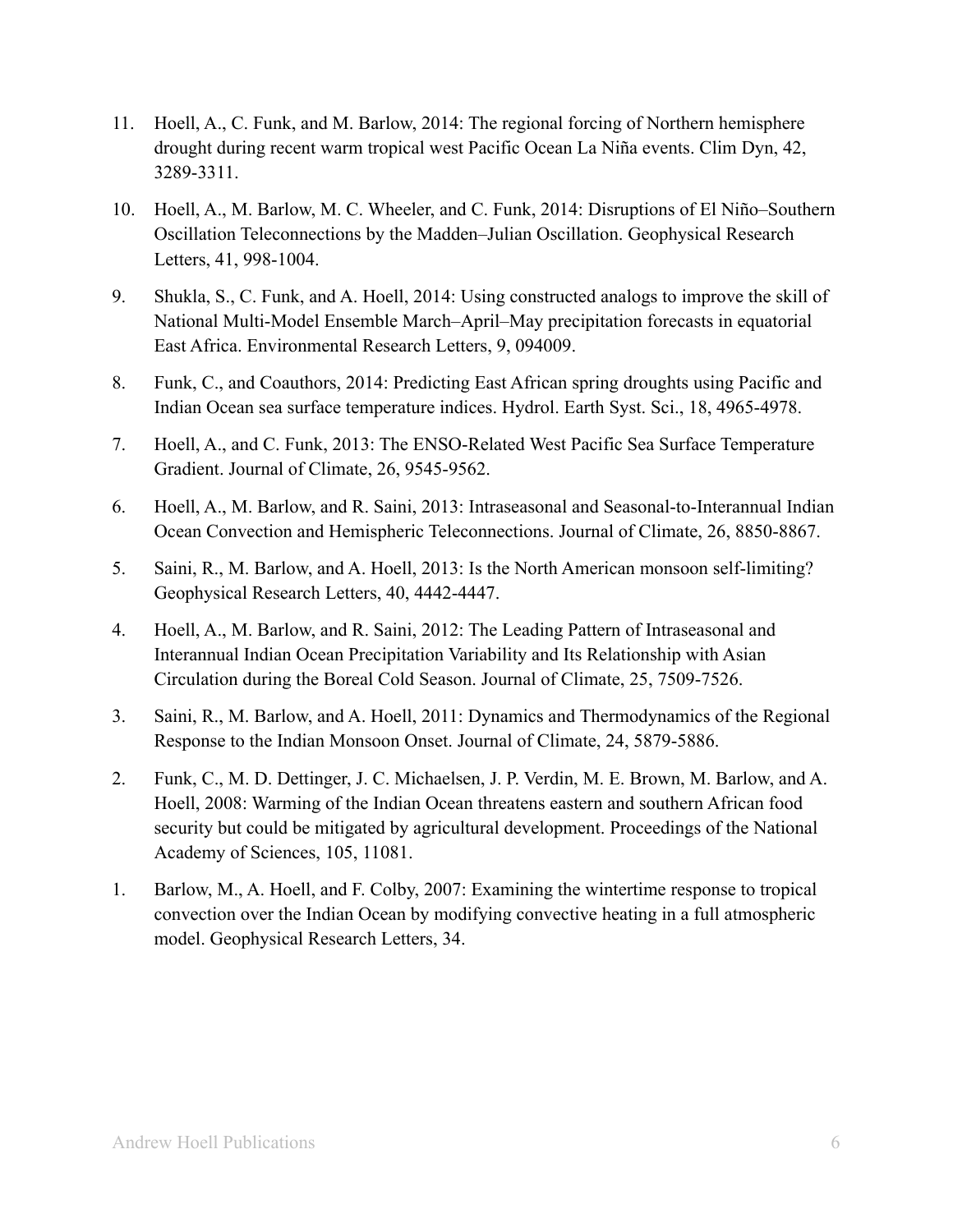## **Assessments**

- 4. Mankin JS, Simpson I, Hoell A, Fu R, Lisonbee J, Sheffield A, Barrie D., 2021: NOAA Drought Task Force Report on the 2020–2021 Southwestern U.S. Drought. NOAA Drought Task Force, MAPP, and NIDIS. https://cpo.noaa.gov/MAPP/DTF4SWReport
- 3. Woloszyn, M., M. Skumanich, J. Lisonbee, V. Deheza, M. Hobbins, A. Hoell, J. Otkin, M. Svoboda, H. Wang. 2021. Flash Drought: Current Understanding and Future Priorities; Report of the 2020 NIDIS Flash Drought Virtual Workshop. NOAA National Integrated Drought Information System. https://www.drought.gov/sites/default/files/2021-07/NIDIS-Flash-Drought-Workshop-Repo rt-2021.pdf
- 2. Hoell, A., J. Perlwitz and J. Eischeid, 2019: The Causes, Predictability, and Historical Context of the 2017 U.S. Northern Great Plains Drought. NOAA National Integrated Drought Information System. https://www.drought.gov/drought/documents/causes-predictability-and-historical-context-2 017-us-northern-great-plains-drought.
- 1. Jencso, K., B. Parker, M. Downey, T. Hadwen, A. Howell, J. Rattling Leaf, L. Edwards, and A. Akyuz, D. Kluck, D. Peck, M. Rath, M. Syner, N. Umphlett, H. Wilmer, V. Barnes, D. Clabo, B. Fuchs, M. He, S. Johnson, J. Kimball, D. Longknife, D. Martin, N. Nickerson, J. Sage and T. Fransen. 2019. Flash Drought: Lessons Learned from the 2017 Drought Across the U.S. Northern Plains and Canadian Prairies. NOAA National Integrated Drought Information System. https://www.drought.gov/drought/documents/flash-drought-lessons-learned-2017-drought-a

cross-us-northern-plains-and-canadian-prairies.

## **Book Chapters**

- 4. Hoell, A., C. Funk, M. Barlow and F. Cannon, 2017: A Physical Model for Extreme Drought over Southwest Asia. In Climate Extremes (eds S. S. Wang, J. Yoon, C. C. Funk and R. R. Gillies). doi:10.1002/9781119068020.ch17
- 3. Funk, C. and A. Hoell, 2017: Recent Climate Extremes Associated with the West Pacific Warming Mode. In Climate Extremes (eds S. S. Wang, J. Yoon, C. C. Funk and R. R. Gillies). doi:10.1002/9781119068020.ch10.
- 2. Hoell, A., C. Funk, M. Barlow, S. Shukla, 2016: Recent and Possible Future Variations in the North American Monsoon. In: de Carvalho L., Jones C. (eds) The Monsoons and Climate Change. Springer Climate. Springer, Cham.